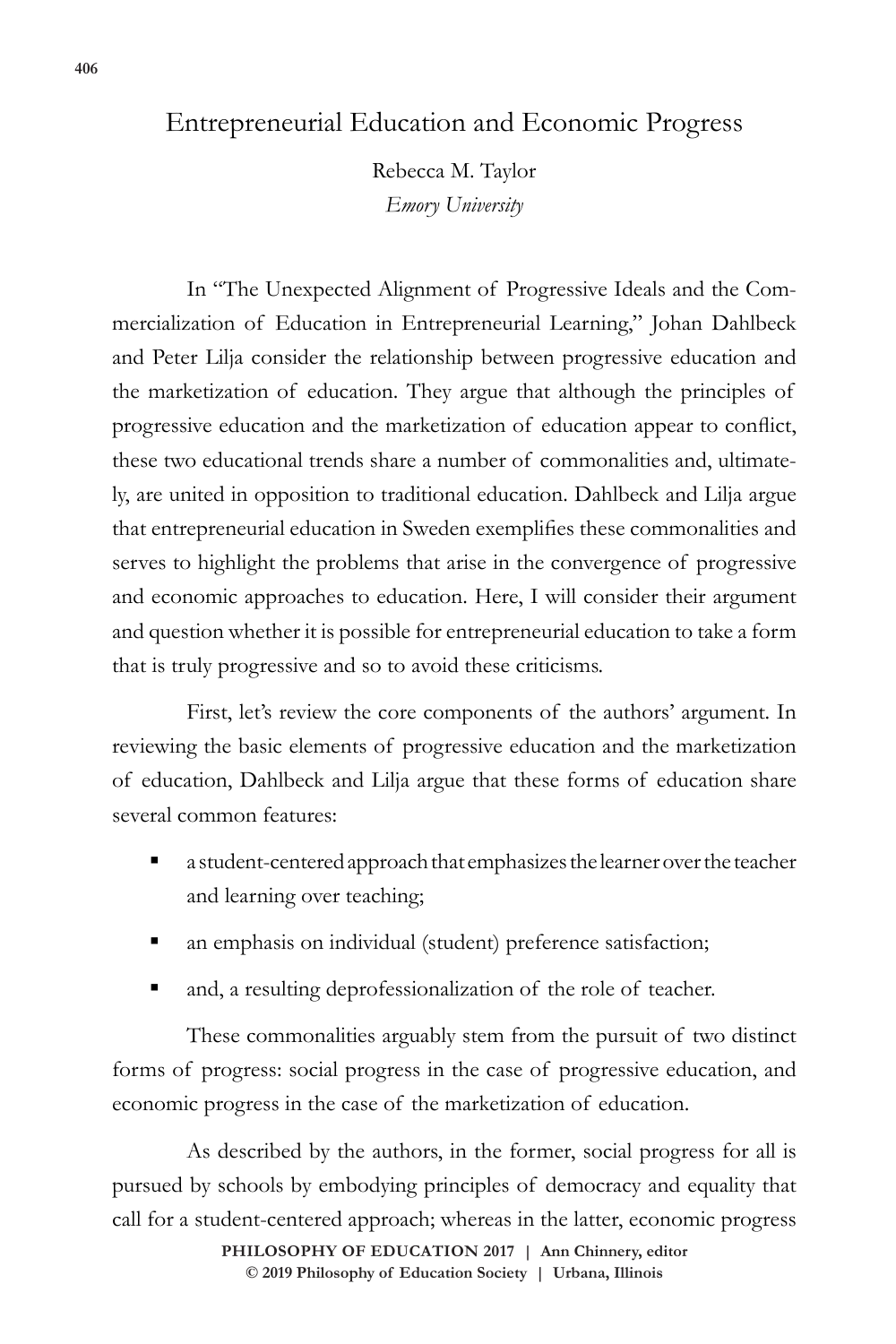is sought by preparing each individual to maximize their potential for success in the marketplace. This focus on preparing each individual student for economic success leads to the aforementioned shared features with progressive education.

The authors then argue that the convergence of these shared features is exemplified in the case of entrepreneurial education in Sweden and, further, that this convergence leads to several problems, evidenced in the entrepreneurial education example. First, we end up with an impoverished notion of the role of education in promoting well-being; and second, the teacher-student relationship is weakened, diminishing the teacher's role of exposing students to new, and at times challenging, traditions of thought.

The Swedish example presents a compelling case of the manifestation of both progressive and market-based approaches to education in entrepreneurial education. However, we may consider whether this convergence in the Swedish example is characteristic of entrepreneurial education more broadly. Is entrepreneurial education locked into this troublesome relationship, or can it take other forms? In the remainder of this response, I will consider these questions and the implications for the possibilities of entrepreneurial education beyond the Swedish example.

First, let's consider further the concept of economic progress. Dahlbeck and Lilja frame the pursuit of economic progress through education as focused on promoting the economic well-being of the individual student, in contrast to the social progress that is at the core of progressive education. This conception of economic progress is certainly dominant in discussions of educational marketization. It is also closely tied to, though distinct from, the promotion of the economic well-being of the student's parents (in the case of children), who are typically in the position of making decisions about their child's education, with both the child's and their own well-being in mind. Despite the prevalence of these two related conceptions, other understandings of economic progress are available and relevant to this discussion. If we conceptualize economic progress at the societal, rather than individual, level, its relationship to societal well-being and social progress can come to the forefront.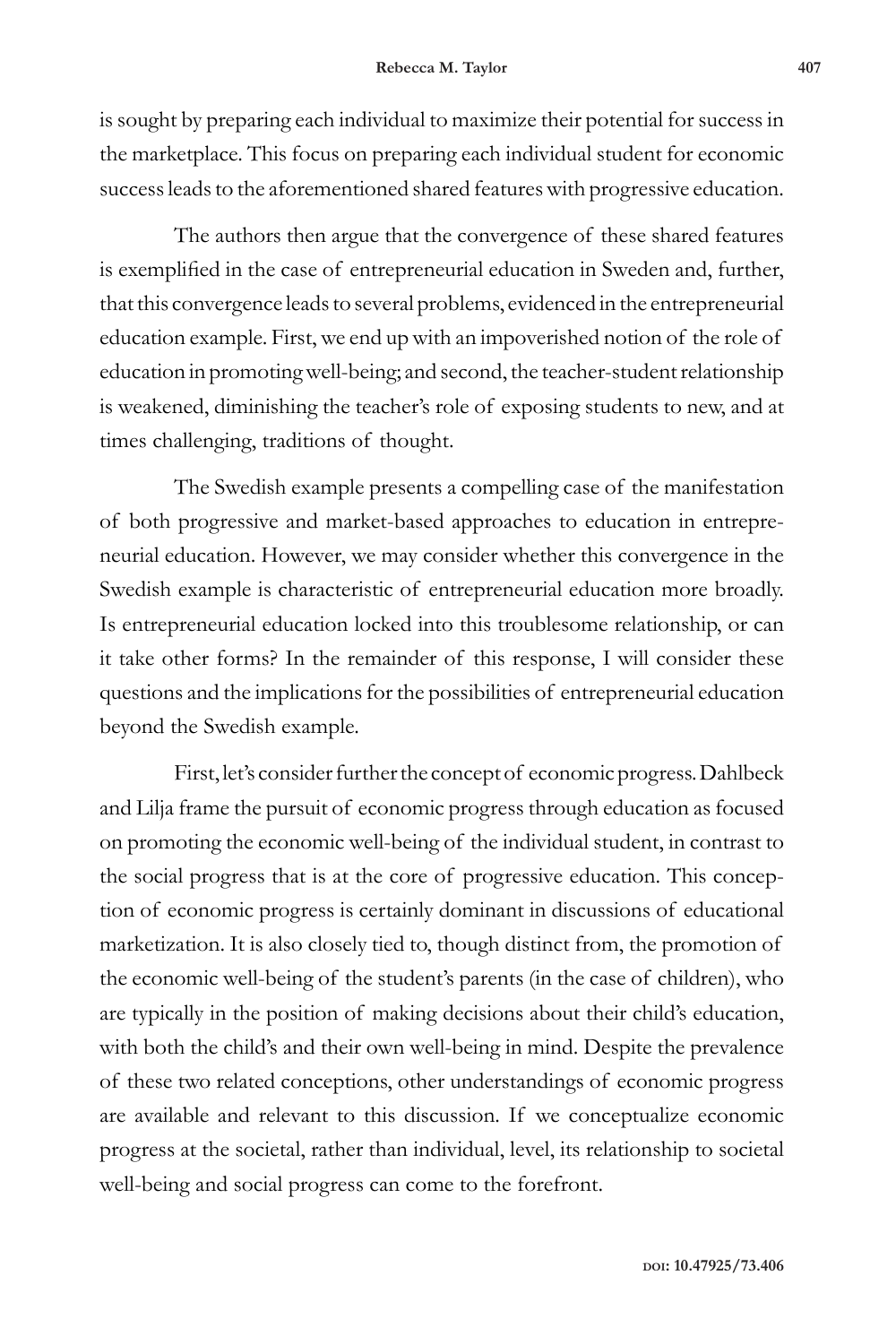In this case, education that pursues economic progress would seek to advance economic justice and equality. It would prepare students not only to be aware of economic injustices, but also to succeed in spite of them and to combat them actively for their own good and the good of society as a whole. If we take this form of economic progress as central to education alongside social progress, do the same challenges still arise?

 Education that pursues this form of economic progress would still be concerned to some extent with individual economic success, but not at the expense of social progress and justice. The role of the teacher would be to guide students in combatting injustices that they may experience in the marketplace in order to succeed and to expand their understanding of economic injustice and their role in it. Fostering this kind of understanding would create new demands of the teacher while also revaluing the teacher as bringing a depth of understanding needed to facilitate critical awareness among students and as supporting students' individual growth as their critical awareness develops. This kind of economic justice model for education may embrace some of the same principles of student-centeredness but it need not align with educational marketization, avoiding the troublesome convergence identified by the authors.

Given this more idealized conception, we can consider whether there is any evidence that entrepreneurial education could take this form. I will offer two examples for consideration that emerge in the higher education and adult education contexts in the United States: social entrepreneurship education and re-entry education. Although I will not argue that either of these forms meets the ideal of truly progressive entrepreneurial education, they embody distinct approaches to advancing economic and social progress that may provide insights into how to better advance this ideal.

The former—social entrepreneurship education—takes place in formal and informal settings and bridges the traditional divide between the for-profit and nonprofit sectors. These programs endeavor to teach their students how to create social change and advance social progress through entrepreneurship. Social entrepreneurship has been incorporated into formal higher education contexts, with courses first appearing at elite institutions in the US in the 1990s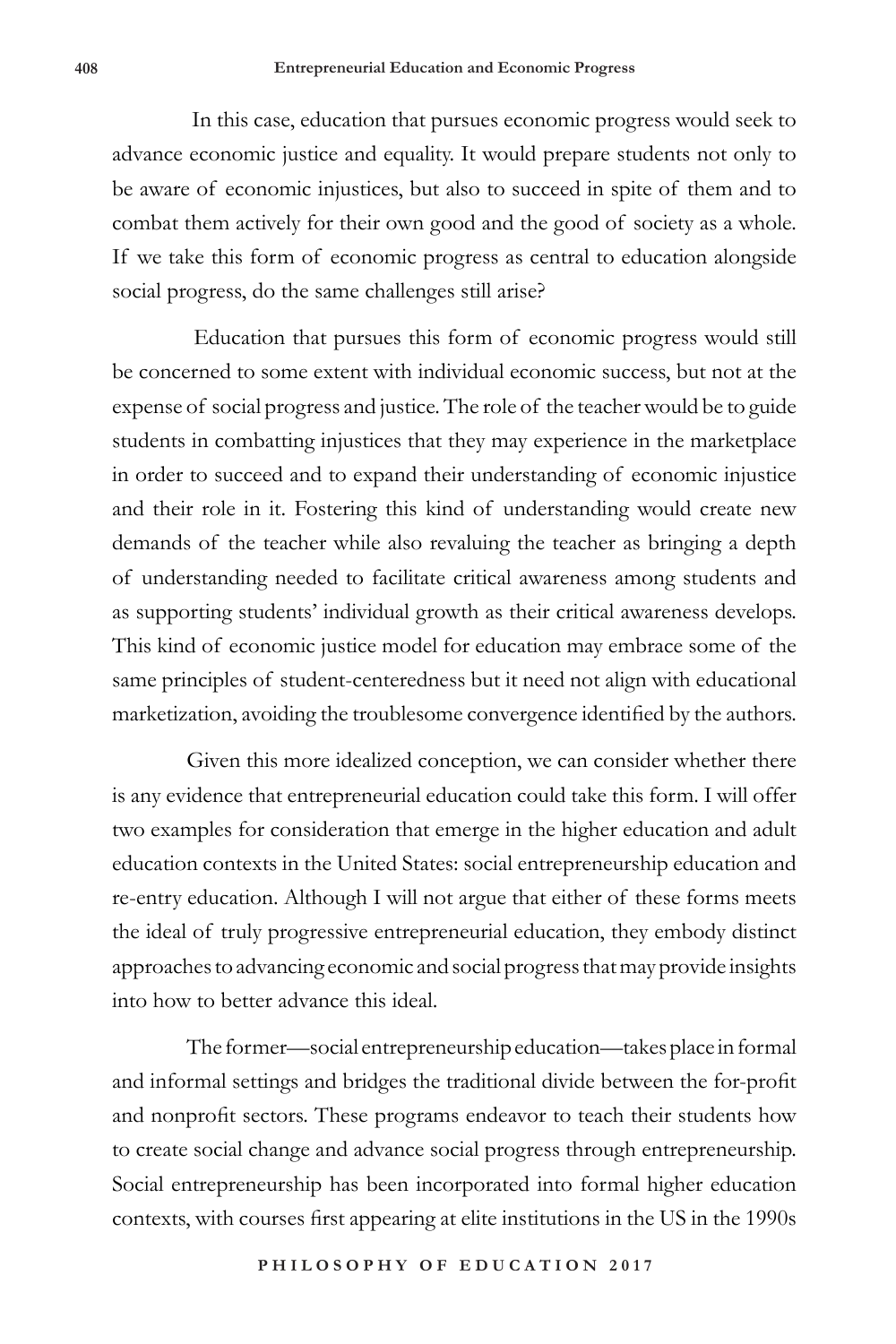and subsequently growing to include majors and minors.<sup>1</sup> Social entrepreneurship education has grown rapidly, yet it continues to be concentrated in elite institutions, consequently limiting its reach to students with access to those institutions.

Re-entry education programs are another example of incorporating entrepreneurial education in response to inequalities of opportunity for economic success. Criminal justice-involved people face serious barriers to employment upon reentering their communities after periods of incarceration.2 Entrepreneurial education is one approach to promoting the economic stability and success of justice-involved people, which has emerged in response to the reality of these barriers. In some cases, the same elite institutions that offer social entrepreneurship education to their full-time students also support re-entry programs of this kind (e.g., Project ReMADE at Stanford Law School<sup>3</sup>). Project ReMADE aims to help its students develop "basic business skills" and "the social capital necessary to launch and sustain their businesses."4 These programs use entrepreneurial education as a response to the reality of barriers to economic opportunity experienced by justice-involved people. By supporting their students in circumventing the formal barriers and informal biases that individuals with conviction records experience on the employment market, entrepreneurial reentry education presents a pragmatic approach to advancing economic progress for this group.

These two forms of entrepreneurial education share a few common features. They are both grounded in barriers to social progress that exist currently. As described by Jerr Boschee, social entrepreneurship (and the resulting social entrepreneurship education) grew as a result of several historical forces, including, for example, decreased support for social efforts from the public sector, reduced charitable giving by corporations and individuals, and an increased number of people experiencing poverty.5 Re-entry entrepreneurship education is a response to decades of "tough-on-crime" legislation and policy-making that have led to a wide array of formal barriers to employment for individuals with prior criminal justice involvement, in addition to the strong social bias against those with records that exists on the individual level among hiring managers. The pursuit of social progress calls for solving these underlying social problems